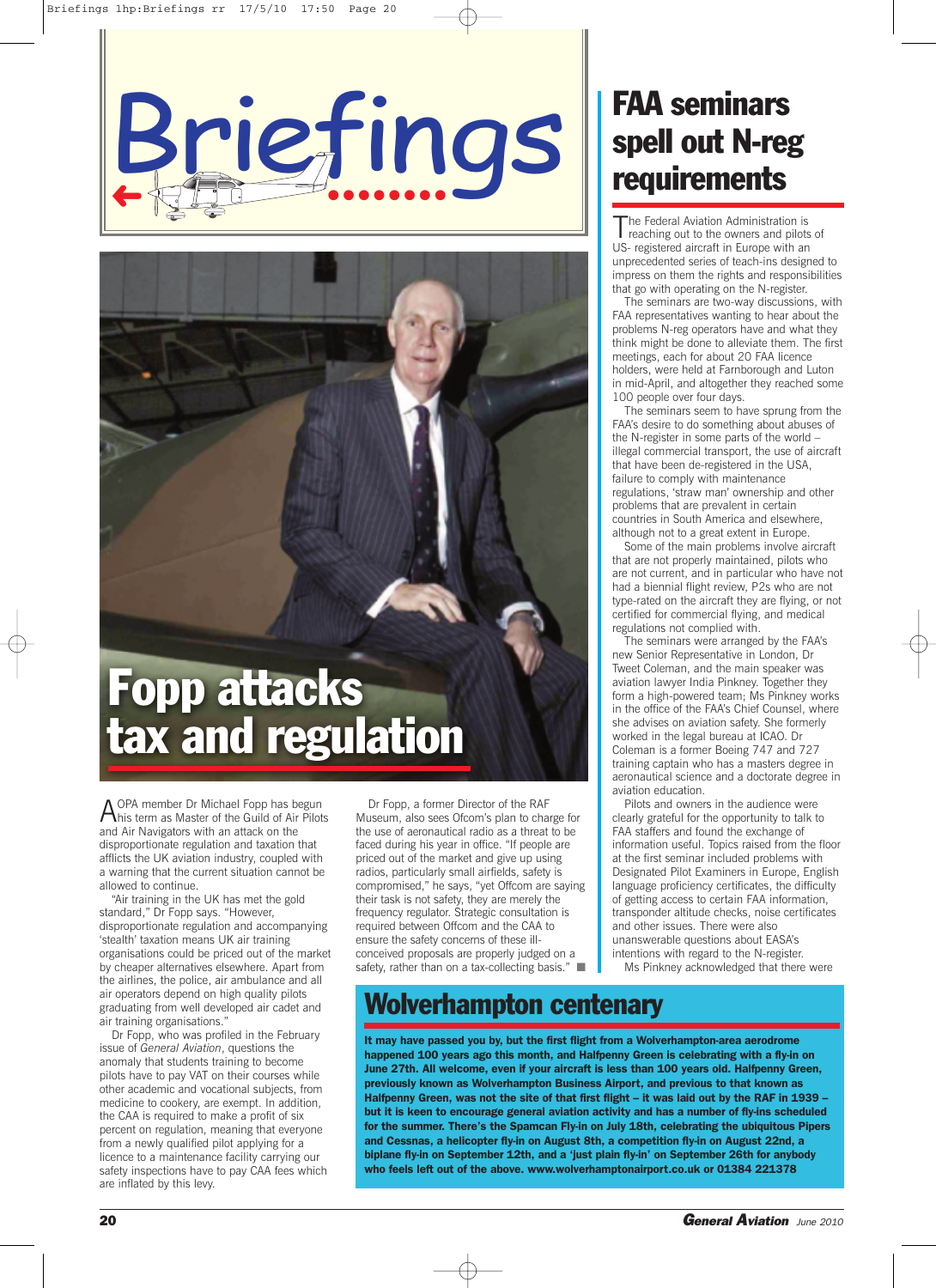

areas in dealing with N-registered aircraft where the FAA could improve. She outlined the regulations covering the N-register and said that requirements for American ownership were not specific to aviation – there was a general bias towards ownership of assets by American citizens. "This flows throughout American law," she said.

The trust system, under which N-registered aircraft are 'owned' by a US citizen or UScitizen corporation – where the corporation meets the US citizenship eligibility criteria – operating a trust based in Europe while the beneficial owner remains the man or woman who paid for the plane, is something the FAA is looking at, but there seems to be no intention of abandoning it. Ms Pinkney said: "We have been interpreting trusts very liberally in the past, and the FAA is taking a second look at trust arrangements because some have not been used as we intend them to be used." Most trusts were perfectly good, she went on, and in response to a question she specifically included Southern Aircraft Consultancy Inc, whose executive Faith Al-Egaily was in the audience. "It's incumbent on the beneficial owners to be sure the trust is doing the job properly," Ms Pinkney said. "There are lots of nuances built into ownership that are critical."

Ownership by non-citizen US corporations, where the corporation does not meet the US citizenship eligibility criteria, but is still lawfully organised and doing business under the laws of the US, was slightly more convoluted, she said. The condition was that aircraft must be 'primarily' used or based in the USA. "That's a subjective term," she said. "You run into trouble in the 40 to 60 percent area. If you're splitting your time between a lot of countries, then 40 percent could be 'primarily' in the United States."

A 'straw man' ownership is something

completely different – specifically, Ms Pinkney said, an entity set up to circumvent statute and regulation. "We're not referring to trusts here," she added. "It's specifically referring to shady operators."

Some of the main areas covered during the two-hour discussion:

- You must have your US pilot certificate in your possession or readily available in the aircraft. You must also have a photo ID. As Ms Pinkney said, "If you get a ramp check you'll need this – you don't want to get knocked down for something so simple."
- A US drivers' licence fits the bill for the photo ID. A UK passport is fine, as is a credential that 'authorises unescorted access to a security identification display area at certain airports' – the list includes Heathrow and some other major European airports, check with the FAA for details.
- You must have a valid medical certificate

#### *Dr Tweet Coleman, the FAA's new Senior Representative in London*

issued under FAR Part 67, which addresses medical standards and certification.

- You can operate an N-registered aircraft in a foreign country if you have a current pilot's licence issued by the country in which the aircraft is being used. That means you can fly in the UK on a CAA licence, but you wouldn't be able to fly to France.
- The second in command of an aircraft over 5,700 kg engaged in commercial work must have a type rating on that aircraft. Misunderstandings in this area are apparently a major problem.
- The holder of a 61.75 licence issued on the basis of his or her national licence must have a biennial flight review in order to keep it valid. A European flight review is not enough, but the FAA will be talking to EASA at their joint meeting in New Orleans in June to see if something can be done about this.
- As ever, it's incumbent on the pilot to know what the rules are. The UK CAA has an absolute right to inspect any N-registered aircraft on its territory

Will the situation regarding DPEs change? Dr Coleman said: "We have heard of some situations here, and we're bringing this up through the higher levels. The FAA is aware of it. Nothing is going to change overnight, but hopefully we will have some real positive changes in the near future with DPEs.

"We have 12 FAA people are Heathrow – they are aviation safety and maintenance people looking after the 162 or so FAA repair stations, in Europe. We may have an ops inspector based with this group if we see there is a need for this type of service."

The audience at the first Farnborough seminar was made up of N-reg owners and FAA ticket holders and displayed a keen knowledge of the FARs. All said were gratified that the FAA had arranged the seminars. Said one: "It's very reassuring – it's the first time I've felt, as a beneficial owner, that the FAA is taking an interest in us over here.'

If you have questions on the Federal Aviation Regulations, have a look first at the FSIMS website http://fsims.faa.gov/, a vast resource where you could spend the rest of your life reading – but it's fairly logically presented. Also see

*www.faa.gov/licenses\_certificates/aircraft\_certi* fication/aircraft\_registry/. Failing that you'll find the FAA's people in London very approachable and helpful – email *tweet.T.Coleman@faa.gov* in the first instance. ■

### **Fly around London from home**

A new interactive website that plays video flying guides for heavily-trafficked GA routes has<br>A been launched by the Airspace and Safety Initiative. The VFR Airspace Guide **(www.airspacesafety.com/guides) also provides essential information on England's biggest aerodromes with links to charts, NATS Aeronautical Information Publications and Met Office data.**

**The videos feature flying instructor Irv Lee of flyontrack.co.uk flying in stages around the M25 and were originally produced by NATS to help pilots negotiate under the London TMA. If you're heading that way, you can now 'virtually' fly them in Irv's company from the comfort of home before you set off. Helicopter routes around London are included.**

**The new microsite is the latest project from the Airspace and Safety Initiative, part of a long-term programme to provide key safety information and advice to GA pilots. Other recent projects have included an interactive guide to the new Air Traffic Services Outside Controlled Airspace (ATSOCAS). The Airspace and Safety Initiative is a joint initiative from the CAA, NATS, MoD, AOPA and others to investigate and tackle the major safety risks in UK airspace. For information go to www.airspacesafety.com**